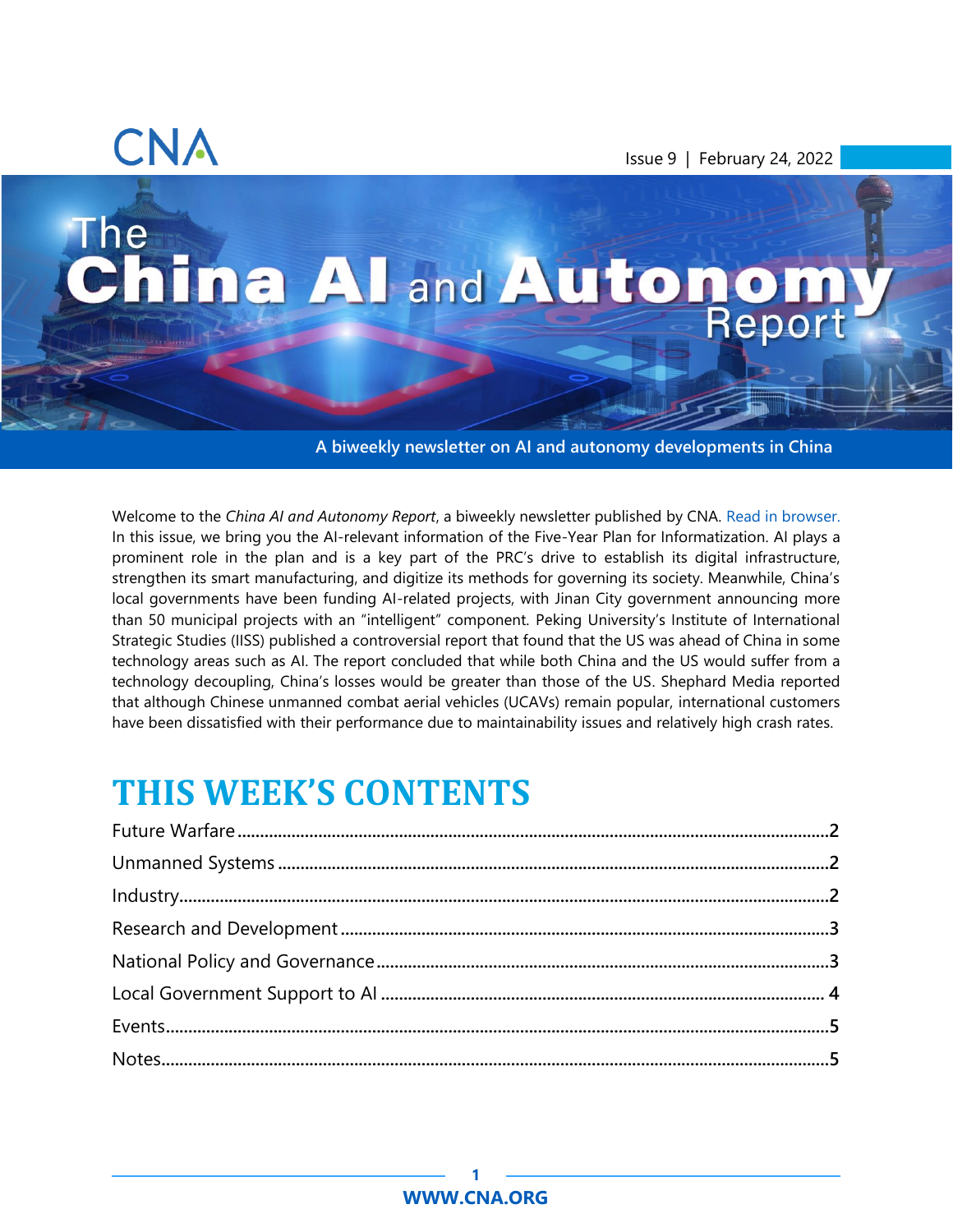### <span id="page-1-0"></span>**FUTURE WARFARE**

**An article in the** *People's Liberation Army (PLA) Daily* **discusses the nature of "military intelligentization."** *PLA Daily*, the official newspaper of the PLA, published an article titled ["Scientific](http://www.81.cn/jfjbmap/content/2022-02/17/content_309572.htm)  [Understanding of Military Intelligentization,](http://www.81.cn/jfjbmap/content/2022-02/17/content_309572.htm)" offering an in-depth discussion of the concept.<sup>1</sup> The authors provide a detailed definition of "military intelligentization," which they describe as a process that:

- Has "AI technology at its core."
- Includes "supporting technologies like Internet of Things, cloud computing, and big data" and "related frontier technology clusters like new materials, new energy, and additive manufacturing."
- Has a "high degree" of direct application in matters of "warfare, national defense, and the military."
- Greatly expands capabilities in "perception, memory, thinking, learning and decision making."
- Achieves a state in which "individuals, autonomous equipment, and organizations" are able to make decisions and use resources in a more "rational, efficient, and high-quality manner."

**A PLA brigade certifies 60 new "data officers" in preparation for future, "intelligentized" combat environments.** A recent [report](http://www.81.cn/yw/2022-02/17/content_10132234.htm) by *PLA Daily* claims that more than 60 personnel in an unidentified 75th Group Army brigade were certified as "data officers" after completing 20 days of professional training.<sup>2</sup> According to the report, the training provided data skills required for "data officers" to support commander decision-making and to "carry out research on data warfare tactics to cultivate the ability to deceive, interfere, suppress, and destroy enemy data." Training topics included network planning and construction, debugging wired transmission equipment links, information data management, statistics, and navigation. *PLA Daily* journalists reporting on the training emphasized that because future operations will be increasingly "transparent" and "intelligentized," command operations must rely on "strong data support."

#### <span id="page-1-1"></span>**UNMANNED SYSTEMS**

**A new report finds that PRC UCAVs are low cost but have maintainability issues.** Defense industry news provider Shephard Media carried a [report](https://www.shephardmedia.com/news/air-warfare/chinese-ucavs-remain-popular-but-buyer-beware/) detailing the mixed experiences of countries that have purchased PRC-manufactured UCAVs.<sup>3</sup> Citing information from the Stockholm International Peace Research Institute, the report claims that in the past decade, the PRC sold 220 UCAVs to 16 countries, most of them in the Middle East and Africa. According to the analysis, PRC unmanned aerial vehicles (UAVs) have a reputation for being low cost but with maintenance issues and a high frequency of crashes. Iraq, for example, lost 8 of 20 [CH-4Bs](https://www.popularmechanics.com/military/a22101/chinas-ch-4b-drone-looks-awfully-familiar/) in the first few years of operations, and the remainder have been grounded because of a lack of spare parts. Algeria lost three CH-4Bs in the first few months of operation. The report notes that Jordan "put its CH-4Bs up for sale less than two years after buying them," and that "Morocco, Nigeria and Turkmenistan have moved on from Chinese UCAVs to Turkish ones instead."

### <span id="page-1-2"></span>**INDUSTRY**

**A report by a top PRC university think tank suggests that the US is stronger than the PRC in AI and other technology areas, potentially making the PRC the bigger loser in tech decoupling from the US.** Peking University's IISS recently published a report titled "U.S.-China Strategic Competition in Technology: Analysis and Outlook." It concluded that both the PRC and the US would suffer from a tech decoupling, but

#### **2 [WWW.CNA.ORG](http://www.cna.org/)**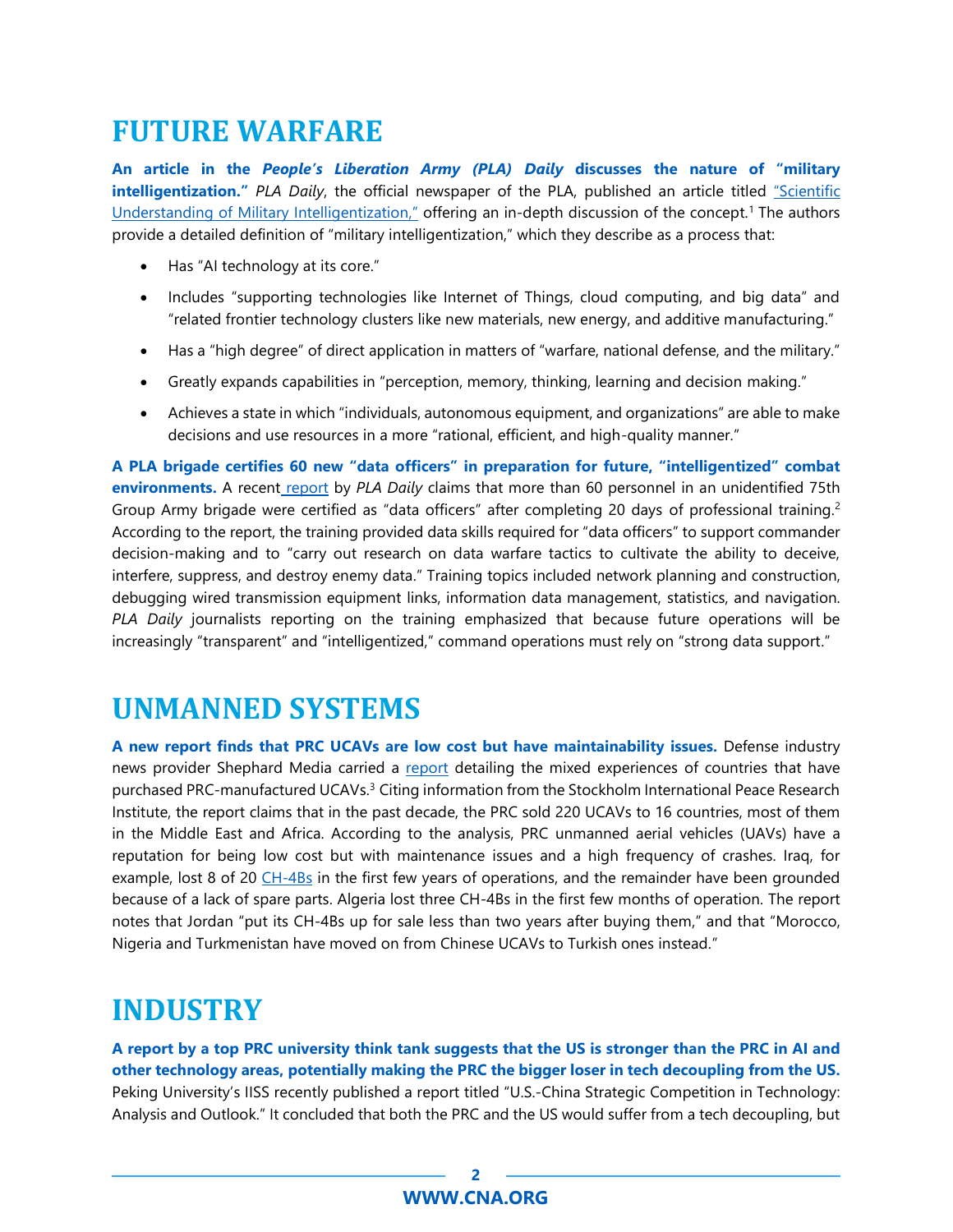that the PRC's losses may be greater than those of the US.<sup>4</sup> The report, which was authored by a research team overseen by Wang Jisi, president of Peking University's School of International Studies and a leading PRC expert on US-China relations, compared the development of the PRC and the US in areas such as information technology, AI, and aerospace technology. According to *[Science,](https://www.science.org/content/article/beijing-think-tank-offered-frank-review-china-s-technological-weaknesses-then-report)* the IISS report assessed each country's strengths in these three areas and found that the US has a clear lead in fields such as integrated circuits, computer operating systems, AI chips, and algorithms. The IISS report concluded that the PRC can "narrow its gap with the US," but "remains a long way off before China comprehensively surpasses the US." Shortly after its publication on the institute's official WeChat account and website, the report was deleted. Text of the report has been circulating online and can be found [here](http://cn3.uscnpm.org/model_item.html?action=view&table=article&id=27016) from the US-China Perception Monitor.<sup>5</sup> In discussing possible reasons for the removal of the piece, Denis Simon, a China science policy expert at Duke University, stated that it is rare for the PRC to acknowledge its technological vulnerabilities and that the report was likely pulled for political reasons.<sup>6</sup>

**A state-affiliated metaverse industry committee expands its membership amidst continued hype around the metaverse in the PRC.** The China Mobile Communications Association Metaverse Consensus Circle (CMCA-MCC) (see official website [here\)](http://dgh.tcc2017.org.cn/) is an industry committee under the "professional guidance" of the PRC's Ministry of Industry and Information Technology and was established in October of last year.<sup>7</sup> The organization brings together companies, institutes, associations, and individuals to promote the "healthy, orderly, and sustainable development" of the PRC's metaverse industry.<sup>8</sup> On February 16, CMCAMCC [announced](http://dgh.tcc2017.org.cn/article/item-320.html) that the group would be expanded to include 17 new members, including listed firms Inly [Media Co Ltd.,](https://www.reuters.com/companies/603598.SS) [Beijing Topnew Info](https://www.reuters.com/companies/300895.SZ) & Tech Co Ltd., and [Beijing Quanshi World Online Network Information](https://www.reuters.com/companies/002995.SZ)  [Co. Ltd.,](https://www.reuters.com/companies/002995.SZ) bringing total membership to 112.<sup>9</sup> Although, [according to Reuters,](https://www.reuters.com/markets/funds/chinas-metaverse-industry-committee-admits-17-new-firms-2022-02-16/) experts have viewed the PRC's metaverse industry as lagging behind that of the US and South Korea, in the past year the metaverse has received more attention in the PRC, [with sharp rises](https://www.wsj.com/articles/the-chinese-metaverse-stock-frenzy-gets-unreal-11637924048) in stocks related to the metaverse and more than 1,000 companies [scrambling t](https://www.scmp.com/tech/big-tech/article/3160411/chinese-firms-scramble-register-metaverse-trademarks-despite-beijings)o register metaverse-related trademarks.<sup>10</sup> The heightened interest around the metaverse [has been attributed to](https://www.economist.com/china/2022/02/04/building-a-metaverse-with-chinese-characteristics) Mark Zuckerberg's announcement of Meta last year.<sup>11</sup>

### <span id="page-2-0"></span>**RESEARCH AND DEVELOPMENT**

**A PRC research institute develops a robot to maintain satellites.** A group of PRC researchers affiliated with the Chinese Academy of Sciences, an organization under the PRC State Council, have written an article in the peer-reviewed PRC journal *Robot* claiming to have built a 1.5-meter-long snake-like robot for satellite maintenance (see original article with abstract in English [here\)](http://robot.sia.cn/CN/10.13973/j.cnki.robot.210208).<sup>12</sup> The robot consists of nine segments that can each generate a torque of 190 Newton-meters, which according to the *[South China Morning Post](https://www.scmp.com/news/china/science/article/3166960/chinas-snake-robot-designed-move-or-manipulate-large-object)*, is equivalent to the power generated by a 1,200-cc motorcycle engine. The robot is designed with the ability to enter hard-to-access parts of a satellite and can also be used to move or manipulate a satellite. Last month, SpaceNews [reported](https://spacenews.com/chinas-shijian-21-spacecraft-docked-with-and-towed-a-dead-satellite/) that the PRC had used the Shijian-21 satellite to dock with a defunct Beidou navigation satellite to take it to a less-crowded orbit.<sup>13</sup> The *South China Morning Post* notes that the robot and the Shijian-21 maneuver both have potential antisatellite applications.

#### <span id="page-2-1"></span>**NATIONAL POLICY AND GOVERNANCE**

**The 14th Five-Year Plan for National Informatization emphasizes the importance of AI.** On December 28, 2021, the PRC's Central Commission for Cybersecurity and Informatization issued the 14th [Five-Year](http://www.gov.cn/xinwen/2021-12/28/5664873/files/1760823a103e4d75ac681564fe481af4.pdf)  [Plan for National Informatization](http://www.gov.cn/xinwen/2021-12/28/5664873/files/1760823a103e4d75ac681564fe481af4.pdf) (DigiChina's full translation of the plan can be found [here\)](https://digichina.stanford.edu/work/translation-14th-five-year-plan-for-national-informatization-dec-2021/).<sup>14</sup> The plan, the blueprint for the PRC's digital policy for the next five years, sets targets and lays out objectives for building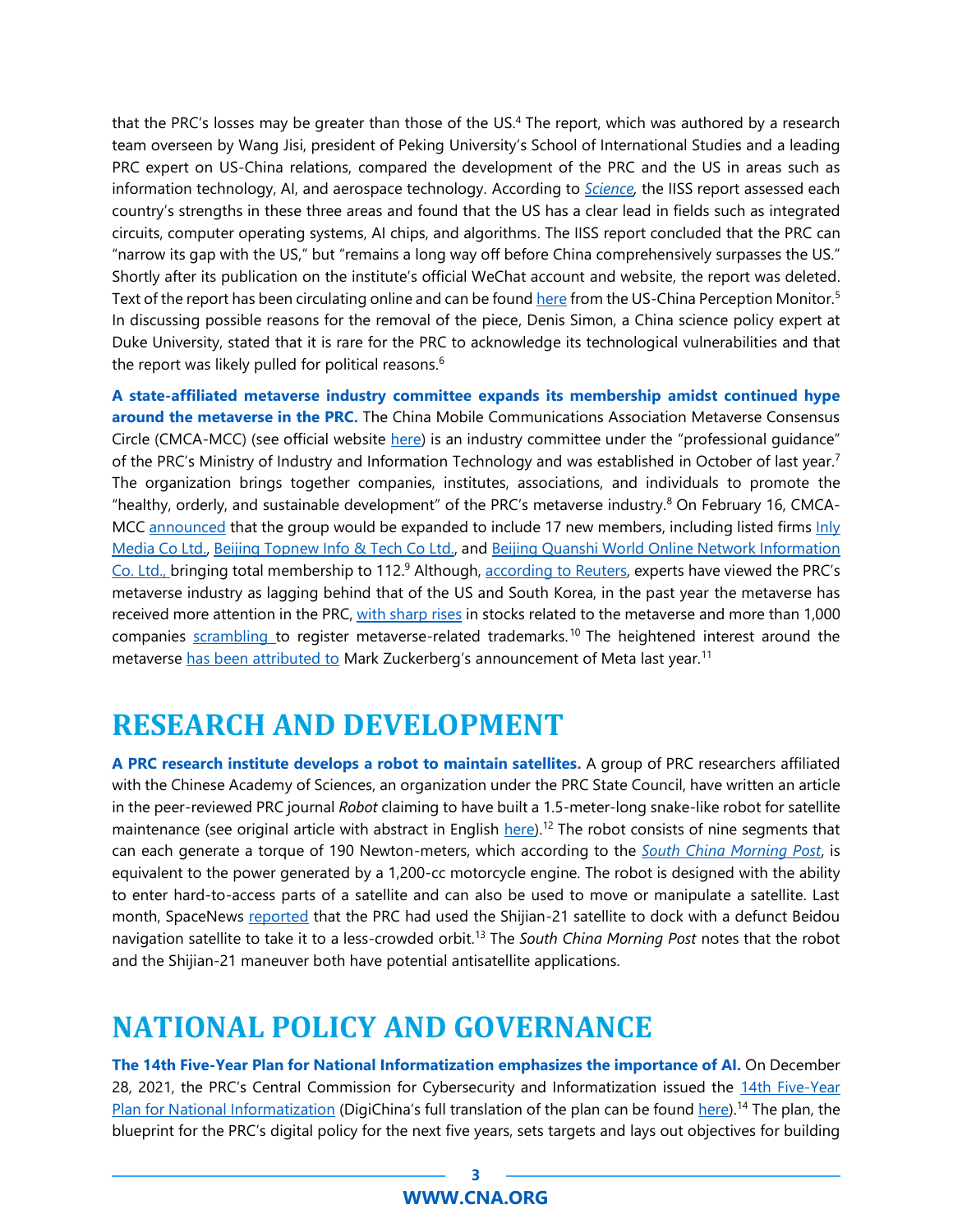a "digital China," including popularizing and adopting 5G networks, increasing innovation in core technologies, and establishing a "digital social governance structure" led by the Chinese Communist Party.

AI is integral to the plan, which sets the "action goal" that by 2023, "notable advances should be made in artificial intelligence, blockchain, quantum information and other such cutting-edge technology research and development." By 2025, the plan envisions an increasingly comprehensive "cutting-edge digital technology innovation ecosystem" characterized by rapid expansion and the continual emergence of industry application demonstrations and benchmarks. The plan seeks to promote the innovation and application of AI through:

- *Improving fundamental AI theory and interdisciplinary research:* The plan seeks to improve upon fundamental AI theories and launch cutting-edge interdisciplinary research on AI and disciplines such as neuroscience, cognitive science, psychology, and social science.
- *Building open-source AI:* The plan advocates building open-source communities and public data collections for AI development. This involves creating open-source frameworks, open-source foundational software and hardware platforms, and an ecosystem that integrates these components.
- *Applying AI to national needs:* The plan aims to accelerate the transformation and application of key AI technologies to suit national strategies and industrial needs.
- *Ethical and legal frameworks for AI:* The plan aims to launch research on AI ethics standards and explore the establishment of legal, regulatory, ethical, and moral frameworks to ensure the healthy development of AI.

The plan lays out 10 major tasks and focus projects, many of which include an AI-component. A few notable major tasks that feature AI prominently include:

- *Building a "ubiquitous, intelligent, and connected digital infrastructure"* that includes "intelligentized port system applications," building the "Internet of Vehicles," the construction of a national data center system, and improving computing power services.
- *Building digital transformation and development systems for industry,* which includes advancing China's smart manufacturing capabilities through R&D that integrates AI, 5G, and blockchain. This initiative also involves exploring the application of AI in major technology equipment areas such as electricity, advanced rail, transportation, high-end machine tools, healthcare, and agriculture.
- *Building jointly constructed, jointly governed, and jointly shared digital social governance systems.* The plan aims to launch seven "artificial intelligence social governance experimentation projects" in the following areas: 1) medical AI; 2) urban management; 3) elder care; 4) environmental governance; 5) education; 6) risk prevention; and 7) big data and simulation platforms for scientific research.

### <span id="page-3-0"></span>**LOCAL GOVERNMENT SUPPORT TO AI**

**Jinan City has announced more than 50 municipal projects that integrate the use of "intelligent"**  technology. According to [local reporting,](https://jn.house.ifeng.com/news/2022_02_06-55155754_0.shtml) the Jinan City government announced 500 projects in February to energize the city's development.<sup>15</sup> More than 50 of these projects integrate an "intelligent" technology component. One of these projects includes an intelligent computing industrial park for Inspur, the PRC's leading cloud computing and big data service provider, which was [sanctioned](https://home.treasury.gov/system/files/126/eo_cmic.pdf) by the Biden administration

#### **4 [WWW.CNA.ORG](http://www.cna.org/)**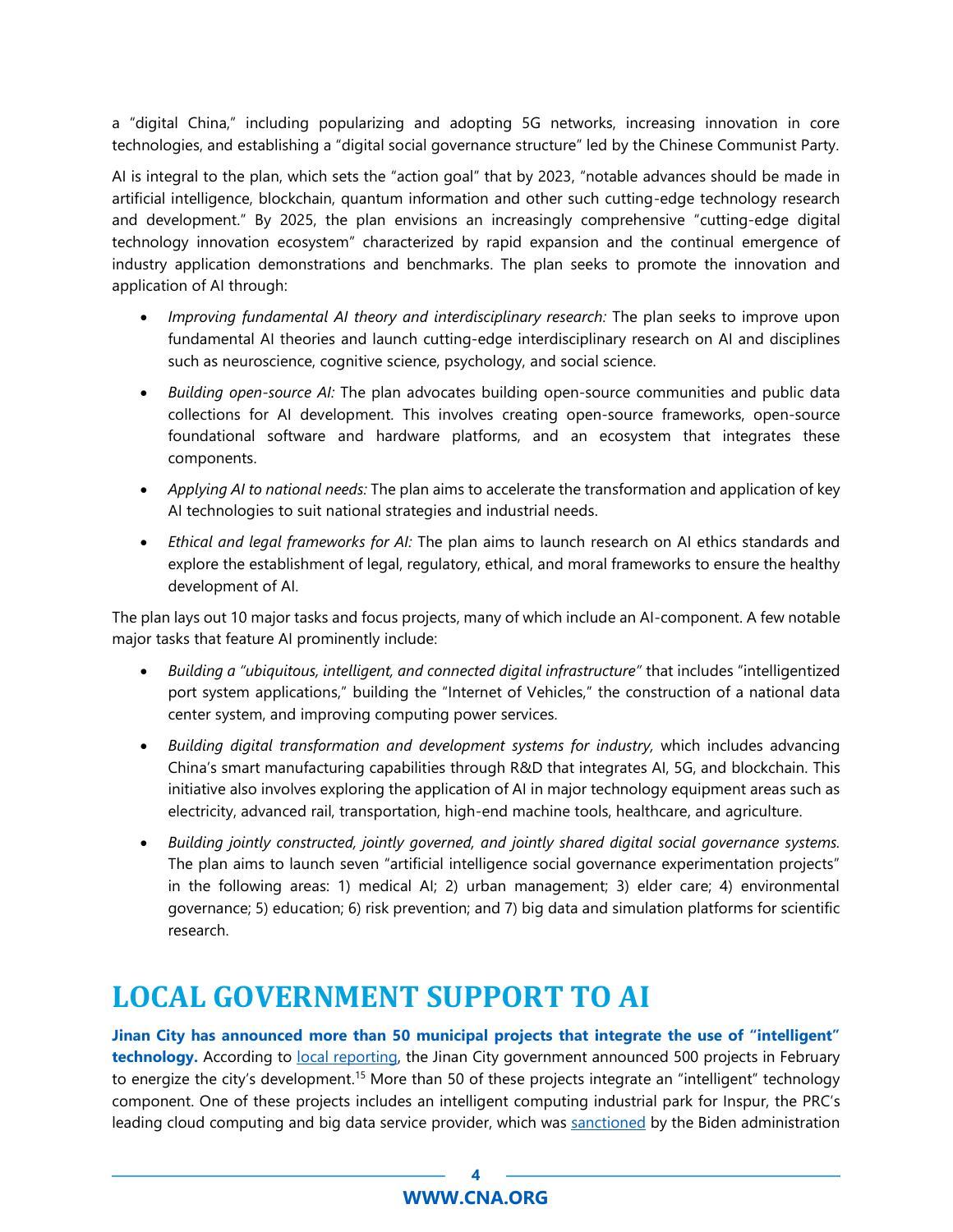last year. Other initiatives include an intelligent highway system and intelligent manufacturing projects for motors, new energy vehicle components, and pharmaceuticals. Jinan, the capital of eastern Shandong Province, is home to one of the PRC's "new generation AI innovation pilot zones," which are designated by the PRC Ministry of Science and Technology.<sup>16</sup>

**The Chengdu-Chongqing "economic circle" announces RMB 2 trillion in major projects, including in AI, as the region strives to become western China's "Silicon Valley."<sup>17</sup>** On February 8, the Sichuan Provincial Development and Reform Commission announced a round of major projects for the ChengduChongqing economic circle.<sup>18</sup> The [official list of projects](http://fgw.sc.gov.cn/sfgw/c106057/2022/2/8/a1ab6c2cdc5f41b1ae00d3615b9f2b80/files/df927f9562cd4d829a5c79647808dd61.pdf) spans national and international initiatives and projects for multinational PRC companies.<sup>19</sup> Projects include a key national laboratory for big data and intelligent computing, a PRC-Singapore smart industrial park, phase one of the Huawei-Chengdu Intelligent Computing project, and an "AI city" project for leading PRC AI Internet of Things company Terminus. The Chengdu-Chongqing economic circle is an initiative intended to boost economic development in China's southwest (see explanation [here](https://news.cgtn.com/news/2021-10-23/Explainer-China-s-Chengdu-Chongqing-economic-circle-14Bck3mgs0g/index.html) from CGTN).<sup>20</sup> Recently, the PRC's big tech companies, such as Huawei, Tencent, and JD.com, have all established new projects in this region.<sup>21</sup>

#### <span id="page-4-0"></span>**EVENTS**

**The PRC's 2022 World Artificial Intelligence Conference (WAIC) will be held in Shanghai in July.** According to [reportin](https://www.guancha.cn/economy/2022_02_16_626471.shtml)g by a Shanghai-based news outlet, the kickoff meeting for the 2022 WAIC was held at the Shanghai World Expo Exhibition and Convention Center on February 16. This year's conference will be held from July 7–9, 2022, and will feature the theme "Intelligent, Connected World." Launched in 2018, WAIC is organized by several of the PRC's national ministries and the Shanghai city government.<sup>22</sup> Notable past attendees have included Elon Musk of Tesla and Robin Li of Baidu.<sup>23</sup>

#### <span id="page-4-1"></span>**NOTES**

<sup>&</sup>lt;sup>1</sup> Zhang Guowang and Feng Dongyang, "Scientific Understanding of Military Intelligentization" (科学认识军 事智能化 ), *China Military Online*, Feb. 17, 2022, [http://www.81.cn/jfjbmap/content/2022-](http://www.81.cn/jfjbmap/content/2022-02/17/content_309572.htm) [02/17/content\\_309572.htm.](http://www.81.cn/jfjbmap/content/2022-02/17/content_309572.htm)

<sup>&</sup>lt;sup>2</sup> Chen Dianhong and Guo Hailin, "75th Group Army Brigade: More than 60 'Data Officer' Hold Certificates" (第75集团军某旅:60余名"数据官"持证上战位), *PLA Daily*, Feb. 17, 2022, [http://www.81.cn/yw/2022-](http://www.81.cn/yw/2022-02/17/content_10132234.htm) [02/17/content\\_10132234.htm.](http://www.81.cn/yw/2022-02/17/content_10132234.htm)

<sup>&</sup>lt;sup>3</sup> Gordon Arthur, "Chinese UCAVs Remain Popular, But Buyer Beware!," Shephard Media, Feb. 9, 2022, [https://www.shephardmedia.com/news/air-warfare/chinese-ucavs-remain-popular-but-buyer-beware/.](https://www.shephardmedia.com/news/air-warfare/chinese-ucavs-remain-popular-but-buyer-beware/)

<sup>4</sup> Josh Ye, "US-China Tech War: Top Chinese University Pulls Report that Concluded China Would Suffer More from Tech Decoupling with US," *South China Morning Post,* Feb. 4, 2020, [https://www.scmp.com/tech/tech-war/article/3165846/us-china-tech-war-top-chinese-university-pulls-](https://www.scmp.com/tech/tech-war/article/3165846/us-china-tech-war-top-chinese-university-pulls-report-concluded-china)

[report-concluded-china](https://www.scmp.com/tech/tech-war/article/3165846/us-china-tech-war-top-chinese-university-pulls-report-concluded-china); Shen Lu, "A Report Detailed the Tech Gap between China and the U.S. Then It Disappeared," Protocol, Feb. 9, 2022, [https://www.protocol.com/china/us-china-tech-decoupling.](https://www.protocol.com/china/us-china-tech-decoupling)

<sup>5</sup> Peking University Institute of International and Strategic Studies Research Group, "U.S.-China Strategic Competition in Technology: Analysis and Prospects" (技术领域的中美战略竞争:分析与展望), U.S-China Perception Monitor, Jan. 30, 2022, [http://cn3.uscnpm.org/model\\_item.html?action](http://cn3.uscnpm.org/model_item.html?action=view&table=article&id=27016) [=view&table=article&id=27016.](http://cn3.uscnpm.org/model_item.html?action=view&table=article&id=27016)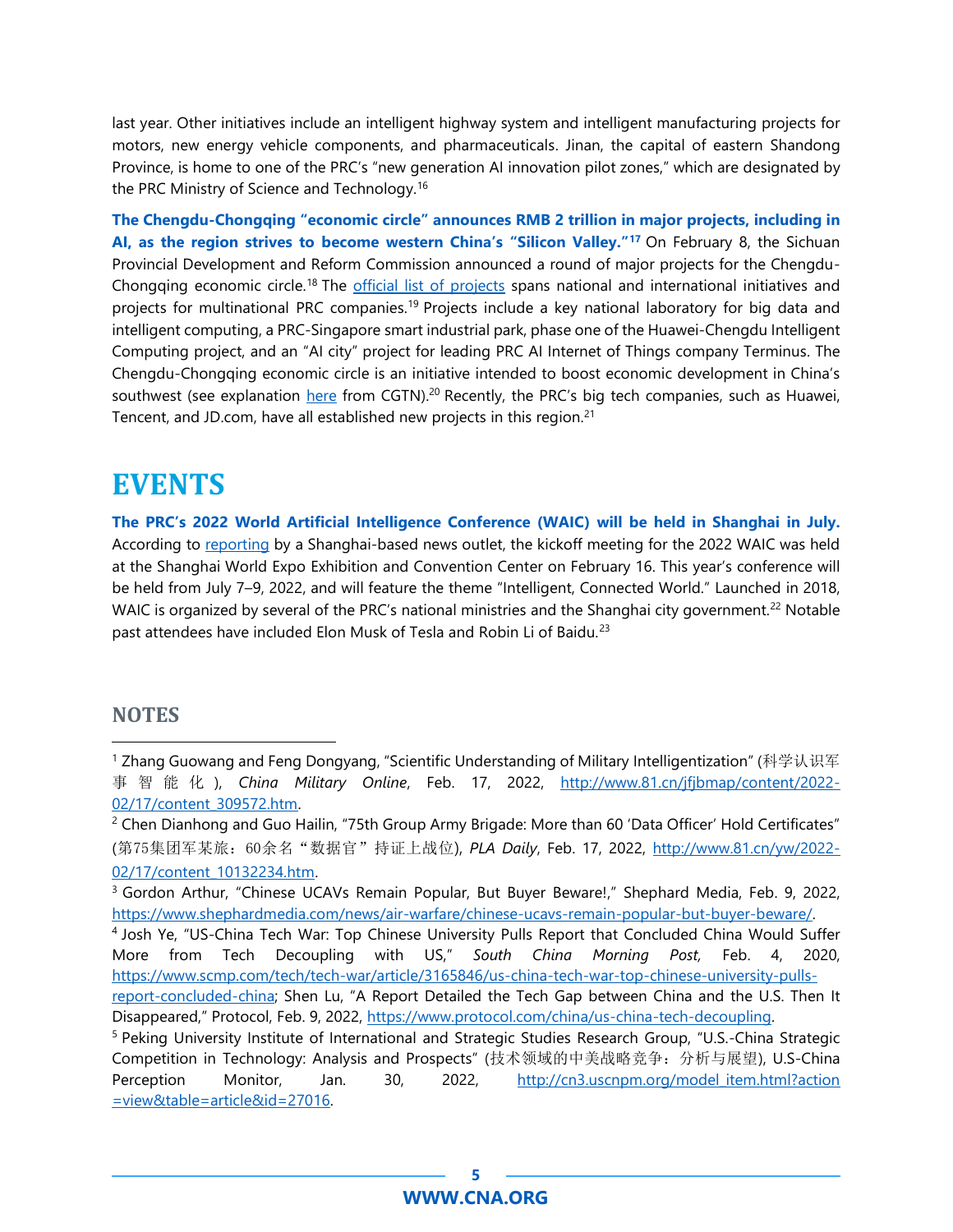<sup>6</sup> Denis Normile, "A Beijing Think Tank Offered a Frank Review of China's Technological Weaknesses. Then the Report Disappeared," *Science,* Feb. 8, 2022, [https://www.science.org/content/article/beijing-think-tank](https://www.science.org/content/article/beijing-think-tank-offered-frank-review-china-s-technological-weaknesses-then-report)[offered-frank-review-china-s-technological-weaknesses-then-report.](https://www.science.org/content/article/beijing-think-tank-offered-frank-review-china-s-technological-weaknesses-then-report)

<sup>7</sup> "Joining the Committee: China Mobile Communications Association Metaverse Consensus Circle" (入会: 中国移动通信联合会元宇宙产业委), China Mobile Communications Association Metaverse Consensus Circle, Oct. 15, 2021, [http://dgh.tcc2017.org.cn/article/item-128.html.](http://dgh.tcc2017.org.cn/article/item-128.html)

 $8$  "Joining the Committee: China Mobile Communications Association Metaverse Consensus Circle" (入会: 中国移动通信联合会元宇宙产业委), China Mobile Communications Association Metaverse Consensus Circle,

Oct. 15, 202[1, http://dgh.tcc2017.org.cn/article/item-128.html.](file:///C:/Users/kerrigana/AppData/Local/Microsoft/Windows/INetCache/Content.Outlook/DN5DVB4J/,%20http:/dgh.tcc2017.org.cn/article/item-128.html)

<sup>9</sup> Fourth Press Briefing Press Release of China Mobile Communications Association Metaverse Consensus Circle" ( 中国移联元宇宙产业委第四次新闻通报会新闻通稿 ), Feb. 16, 2022, [http://dgh.tcc2017.org.cn/article/item-320.html;](http://dgh.tcc2017.org.cn/article/item-320.html) "China Mobile Communications Association Metaverse Consensus Circle" (中国移联元宇宙产业委员会), China Mobile Communications Association Metaverse Consensus Circle, Oct. 16, 2021, [http://dgh.tcc2017.org.cn/article/item-129.html.](http://dgh.tcc2017.org.cn/article/item-129.html)

<sup>10</sup> "China's Metaverse Industry Committee Admits 17 New Firms," Reuters, Feb. 15, 2022, [https://www.reuters.com/markets/funds/chinas-metaverse-industry-committee-admits-17-new-firms-](https://www.reuters.com/markets/funds/chinas-metaverse-industry-committee-admits-17-new-firms-2022-02-16/)

[2022-02-16/;](https://www.reuters.com/markets/funds/chinas-metaverse-industry-committee-admits-17-new-firms-2022-02-16/) Jacky Wong, The Chinese Metaverse Stock Frenzy Gets Unreal, *Wall Street Journal*, Nov. 26, 2021, [https://www.wsj.com/articles/the-chinese-metaverse-stock-frenzy-gets-unreal-11637924048;](https://www.wsj.com/articles/the-chinese-metaverse-stock-frenzy-gets-unreal-11637924048) Xinlu Liang, "Chinese Firms Scramble to Register Metaverse Trademarks Despite Beijing's Warnings of Risks," *South China Morning Post*," Dec. 20, 2021, [https://www.scmp.com/tech/big-tech/article/3160411/chinese](https://www.scmp.com/tech/big-tech/article/3160411/chinese-firms-scramble-register-metaverse-trademarks-despite-beijings)[firms-scramble-register-metaverse-trademarks-despite-beijings.](https://www.scmp.com/tech/big-tech/article/3160411/chinese-firms-scramble-register-metaverse-trademarks-despite-beijings)

11 "Building a Metaverse with Chinese Characteristics," *The Economist*, Feb. 4, 2022, [https://www.economist.com/china/2022/02/04/building-a-metaverse-with-chinese-characteristics.](https://www.economist.com/china/2022/02/04/building-a-metaverse-with-chinese-characteristics)

 $12$  Li Yanhui, Huo Qi, Li Ang, he Shuai, Zhang Enyang, Sai Huayang, Zhu Mingchao, and Xu Zhengbang, "Design and Experiment of Modular Hyper-redundant Space Manipulator,"Robot, Vol. 44 (1), Jan. 15, 2022, [http://robot.sia.cn/CN/10.13973/j.cnki.robot.210208,](http://robot.sia.cn/CN/10.13973/j.cnki.robot.210208) DOI: 10.13973/j.cnki.robot.210208; Stephen Chen, "China's Snake-Like Robot Designed to Move or Manipulate a Large Object in Space, According to Paper," *South China Morning Post*, Feb. 14, 2022, [https://www.scmp.com/news/china/science/article/3166960/chinas-snake-robot-designed-move-or](https://www.scmp.com/news/china/science/article/3166960/chinas-snake-robot-designed-move-or-manipulate-large-object)[manipulate-large-object.](https://www.scmp.com/news/china/science/article/3166960/chinas-snake-robot-designed-move-or-manipulate-large-object)

<sup>13</sup> Andrew Jones, "China's Shijian-21 Towed Dead Satellite to a High Graveyard Orbit," *Space News*, Jan. 27, 2022, [https://spacenews.com/chinas-shijian-21-spacecraft-docked-with-and-towed-a-dead-satellite/.](https://spacenews.com/chinas-shijian-21-spacecraft-docked-with-and-towed-a-dead-satellite/)

<sup>14</sup> "Fourteenth Five-Year" Plan on Informatization" ("十四五" 国家信息化规划), www.gov.cn, Dec. 28, 2021, [http://www.gov.cn/xinwen/2021-12/28/5664873/files/1760823a103e4d75ac681564fe481af4.pdf;](http://www.gov.cn/xinwen/2021-12/28/5664873/files/1760823a103e4d75ac681564fe481af4.pdf) Rogier Creemers, Hunter Dorwart, Kevin Neville, Kendra Schaefer, Johanna Costigan, Graham Webster, "Translation: 14th Five-Year Plan for National Informatization – Dec. 2021," DigiChina, Jan. 24, 2022, [https://digichina.stanford.edu/work/translation-14th-five-year-plan-for-national-informatization-dec-](https://digichina.stanford.edu/work/translation-14th-five-year-plan-for-national-informatization-dec-2021/)[2021/.](https://digichina.stanford.edu/work/translation-14th-five-year-plan-for-national-informatization-dec-2021/) 

<sup>15</sup> Lu Zhen, "Total 500! 2022 Jinan City Key Project List Is Released!" (共500个! 2022年度济南市级重点项目 名单出炉 !), New Yellow River (新黄河), Feb. 6, 2022, [https://jn.house.ifeng.com/news/2022\\_02\\_06-](https://jn.house.ifeng.com/news/2022_02_06-55155754_0.shtml) [55155754\\_0.shtml.](https://jn.house.ifeng.com/news/2022_02_06-55155754_0.shtml)

<sup>16</sup> Wen Jinghua, "There Are Already 17 National New Generation Artificial Intelligence Innovation and Development Centers Pilot Zones" (国家新一代人工智能创新发展试验区已达17个), *Xinhua*, Dec. 7, 2021, [http://www.xinhuanet.com/tech/20211207/fd8876f8bd884c93b427250fc2ac12f5/c.html.](http://www.xinhuanet.com/tech/20211207/fd8876f8bd884c93b427250fc2ac12f5/c.html)

<sup>17</sup> "Investing 2 trillion, 160 Major Projects in Chengdu Economic Circle, the Western Silicon Valley Is Really Coming" (投资2万亿,成渝经济圈160个重大项目公布,西部硅谷真的来了), *The Paper*, Feb. 14, 2022,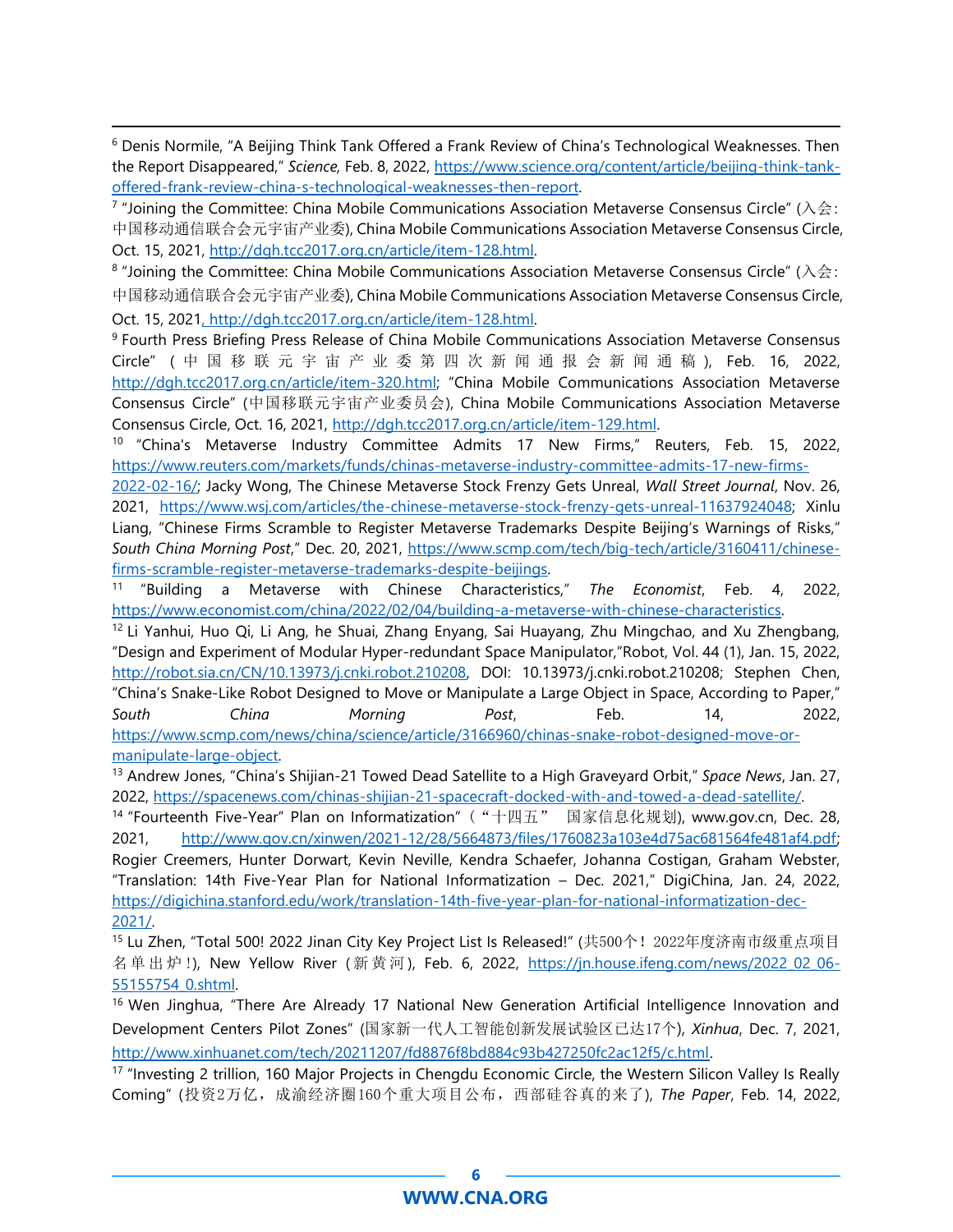https://www.thepaper.cn/newsDetail forward 16675350.

<sup>18</sup> "Notice of the Joint Office for Promoting the Construction of the Twin City Economic Circle in the Chengdu-Chongqing Region on Doing a Good Job in the Implementation of the Major Projects in 2022 for the Construction of the Twin City Economic Circle in the Chengdu-Chongqing Region (Shuangcheng Office" (推动成渝地区双城经济圈建设联合办公室关于做好共建成渝地区双城经济圈2022年重大项目实施有关工作

的通知 ), Sichuan Provincial Development and Reform Commission, Feb.8, 2022, [http://fgw.sc.gov.cn/sfgw/c106057/2022/2/8/a1ab6c2cdc5f41b1ae00d3615b9f2b80.shtml.](http://fgw.sc.gov.cn/sfgw/c106057/2022/2/8/a1ab6c2cdc5f41b1ae00d3615b9f2b80.shtml)

<sup>19</sup> "Attachment 2: List of Major Projects in the Twin-City Economic Circle in Chongqing in 2022" (共建成渝 地区双城经济圈2022年重大项目名单), Sichuan Provincial Development and Reform Commission, Feb. 8, 2022, [http://fgw.sc.gov.cn/sfgw/c106057/2022/2/8/a1ab6c2cdc5f41b1ae00d3615b9f2b80.shtml.](http://fgw.sc.gov.cn/sfgw/c106057/2022/2/8/a1ab6c2cdc5f41b1ae00d3615b9f2b80.shtml) 

<sup>20</sup> "Explainer: China's Chengdu-Chongqing Economic Circle," CGTN, Oct. 24, 2021, [https://news.cgtn.com/news/2021-10-23/Explainer-China-s-Chengdu-Chongqing-economic-circle-](https://news.cgtn.com/news/2021-10-23/Explainer-China-s-Chengdu-Chongqing-economic-circle-14Bck3mgs0g/index.html)[14Bck3mgs0g/index.html.](https://news.cgtn.com/news/2021-10-23/Explainer-China-s-Chengdu-Chongqing-economic-circle-14Bck3mgs0g/index.html) 

<sup>21</sup> "Investing 2 Trillion, 160 Major Projects in Chengdu Economic Circle, the Western Silicon Valley Is Really Coming" (投资2万亿,成渝经济圈160个重大项目公布,西部硅谷真的来了), *The Paper*, Feb. 14, 2022, https://www.thepaper.cn/newsDetail forward 16675350.

<sup>22</sup> "Conference Introduction" ( 大 会 介 绍 ), World Artificial Intelligence Conference, [https://www.worldaic.com.cn/about#waic.](https://www.worldaic.com.cn/about%23waic)

 $23$  Review of Past Years (2020) (往届回顾), World Artificial Intelligence Conference, [https://www.worldaic.com.cn/previous.](https://www.worldaic.com.cn/previous)